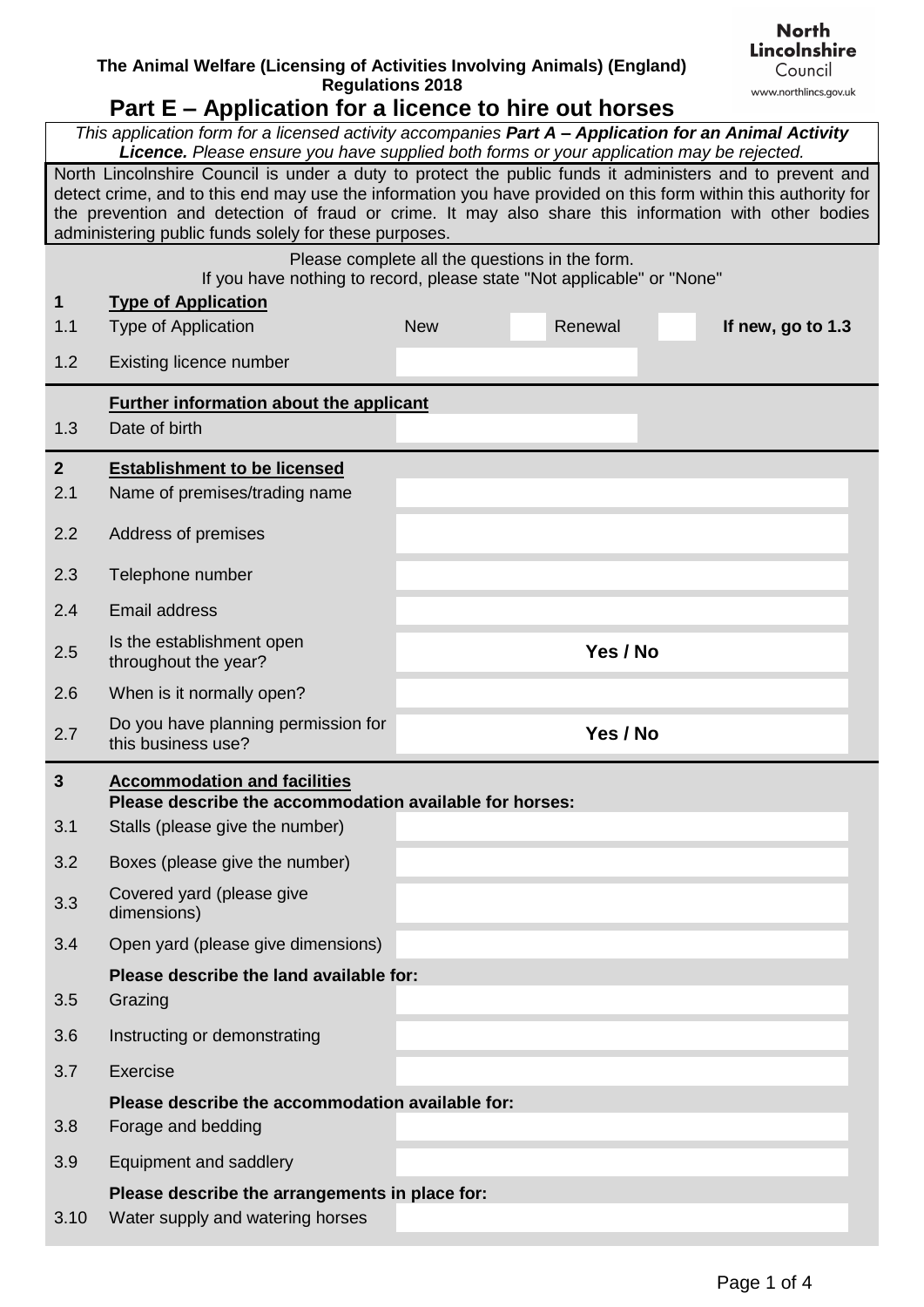| 3.11                   | Disposal of animal waste                                                                                                                             |  |          |  |                  |  |  |
|------------------------|------------------------------------------------------------------------------------------------------------------------------------------------------|--|----------|--|------------------|--|--|
| 3.12                   | Protection of horses in event of a<br>fire, and fire precautions                                                                                     |  |          |  |                  |  |  |
| 4a<br>4.1              | <b>Horses</b><br>How many horses are kept under the terms<br>of the Act at the present time?                                                         |  |          |  |                  |  |  |
| 4.2                    | How many horses is it intended to keep<br>under the terms of the Act during the year?                                                                |  |          |  |                  |  |  |
|                        | Please provide details of all the horses currently kept                                                                                              |  |          |  |                  |  |  |
| 4.3                    | Name of horse                                                                                                                                        |  |          |  |                  |  |  |
| 4.4                    | Description including size                                                                                                                           |  |          |  |                  |  |  |
| 4.5                    | <b>Sex</b>                                                                                                                                           |  |          |  |                  |  |  |
| 4.6                    | Age                                                                                                                                                  |  |          |  |                  |  |  |
| 4.7                    | Horse passport number                                                                                                                                |  |          |  |                  |  |  |
| 4.8                    | Purpose for which horse is kept                                                                                                                      |  |          |  |                  |  |  |
| 4.9                    | Age range of people who ride this<br>horse                                                                                                           |  |          |  |                  |  |  |
| 4.10                   | Add another horse?                                                                                                                                   |  | Yes / No |  | If no, go to 5.1 |  |  |
| 4 <sub>b</sub><br>4.11 | <b>Horses 2</b><br>Name of horse                                                                                                                     |  |          |  |                  |  |  |
| 4.12                   | Description including size                                                                                                                           |  |          |  |                  |  |  |
| 4.13                   | <b>Sex</b>                                                                                                                                           |  |          |  |                  |  |  |
| 4.14                   | Age                                                                                                                                                  |  |          |  |                  |  |  |
| 4.15                   | Horse passport number                                                                                                                                |  |          |  |                  |  |  |
| 4.16                   | Purpose for which horse is kept                                                                                                                      |  |          |  |                  |  |  |
| 4.17                   | Age range of people who ride this<br>horse                                                                                                           |  |          |  |                  |  |  |
| 4.18                   | Add another horse?                                                                                                                                   |  | Yes / No |  | If no, go to 5.1 |  |  |
| 4c                     | <b>Horses 3</b>                                                                                                                                      |  |          |  |                  |  |  |
| 4.19                   | Name of horse                                                                                                                                        |  |          |  |                  |  |  |
| 4.20                   | Description including size                                                                                                                           |  |          |  |                  |  |  |
| 4.21                   | <b>Sex</b>                                                                                                                                           |  |          |  |                  |  |  |
| 4.22                   | Age                                                                                                                                                  |  |          |  |                  |  |  |
| 4.23                   | Horse passport number                                                                                                                                |  |          |  |                  |  |  |
| 4.24                   | Purpose for which horse is kept                                                                                                                      |  |          |  |                  |  |  |
| 4.25                   | Age range of people who ride this<br>horse                                                                                                           |  |          |  |                  |  |  |
|                        | If you intend to hire out further horses please attach a separate list of these with the information<br>requested in questions 4.3 to 4.10 for each. |  |          |  |                  |  |  |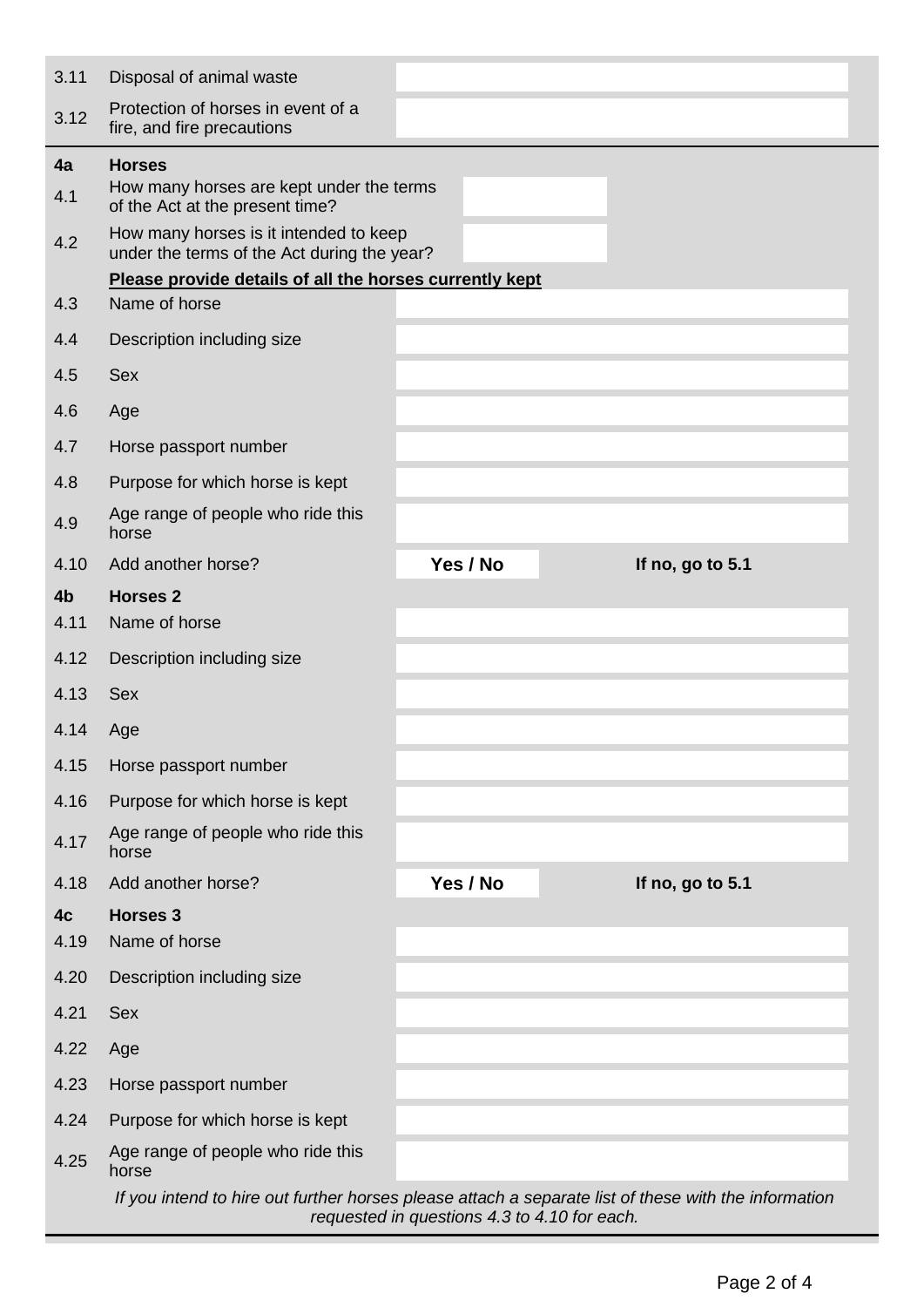| 5                     | <b>Management of the establishment</b>                                                                                                                                                                                                                                      |                                                                 |                   |  |  |  |  |
|-----------------------|-----------------------------------------------------------------------------------------------------------------------------------------------------------------------------------------------------------------------------------------------------------------------------|-----------------------------------------------------------------|-------------------|--|--|--|--|
| 5.1                   | Name & Address of the manager /<br>person with direct control of the<br>establishment                                                                                                                                                                                       |                                                                 |                   |  |  |  |  |
| 5.2                   | Does the manager have any of the following certificates? (tick all that apply)                                                                                                                                                                                              |                                                                 |                   |  |  |  |  |
|                       |                                                                                                                                                                                                                                                                             | Assistant Instructor's Certificate of the British Horse Society |                   |  |  |  |  |
|                       | Intermediate Instructor's Certificate of the British Horse Society                                                                                                                                                                                                          |                                                                 |                   |  |  |  |  |
|                       | Instructor's Certificate of the British Horse Society                                                                                                                                                                                                                       |                                                                 |                   |  |  |  |  |
|                       | Fellowship of the British Horse Society                                                                                                                                                                                                                                     |                                                                 |                   |  |  |  |  |
|                       | Fellowship of the Institute of the Horse                                                                                                                                                                                                                                    |                                                                 |                   |  |  |  |  |
|                       | None of the above                                                                                                                                                                                                                                                           |                                                                 |                   |  |  |  |  |
| 5.3                   | Please give details of the manager's experience in<br>the management of horses                                                                                                                                                                                              |                                                                 |                   |  |  |  |  |
| 5.4                   | Does a responsible person live at the<br>establishment?                                                                                                                                                                                                                     |                                                                 | Yes / No          |  |  |  |  |
| 5.5                   | What are the arrangements in the event of an<br>emergency?                                                                                                                                                                                                                  |                                                                 |                   |  |  |  |  |
| 5.6                   | Will a person who is under 16 years of age be left<br>in charge of the establishment at any time?                                                                                                                                                                           |                                                                 | Yes / No          |  |  |  |  |
| 5.7                   | Will a responsible person (of 16 years or over)<br>provide supervision at all times while horses from<br>the establishment are used for riding instruction or<br>are hired out for riding (except in the case of the<br>hirer being competent to ride without supervision)? |                                                                 | Yes / No          |  |  |  |  |
| 6                     | <b>Veterinary surgeon</b>                                                                                                                                                                                                                                                   |                                                                 |                   |  |  |  |  |
| 6.1                   | Name of usual veterinary surgeon                                                                                                                                                                                                                                            |                                                                 |                   |  |  |  |  |
| 6.2                   | Company name                                                                                                                                                                                                                                                                |                                                                 |                   |  |  |  |  |
| 6.3                   | <b>Address</b>                                                                                                                                                                                                                                                              |                                                                 |                   |  |  |  |  |
| 6.4                   | Telephone number                                                                                                                                                                                                                                                            |                                                                 |                   |  |  |  |  |
| 6.5                   | <b>Email address</b>                                                                                                                                                                                                                                                        |                                                                 |                   |  |  |  |  |
| $\overline{7}$<br>7.1 | <b>Public liability insurance</b><br>Do you have public liability insurance?                                                                                                                                                                                                | Yes / No                                                        | If no, go to 7.10 |  |  |  |  |
| 7.2                   | Please provide details of the policy                                                                                                                                                                                                                                        |                                                                 |                   |  |  |  |  |
|                       |                                                                                                                                                                                                                                                                             |                                                                 |                   |  |  |  |  |
| 7.3                   | Insurance company                                                                                                                                                                                                                                                           |                                                                 |                   |  |  |  |  |
| 7.4                   | Policy number                                                                                                                                                                                                                                                               |                                                                 |                   |  |  |  |  |
| 7.5                   | Period of cover                                                                                                                                                                                                                                                             |                                                                 |                   |  |  |  |  |